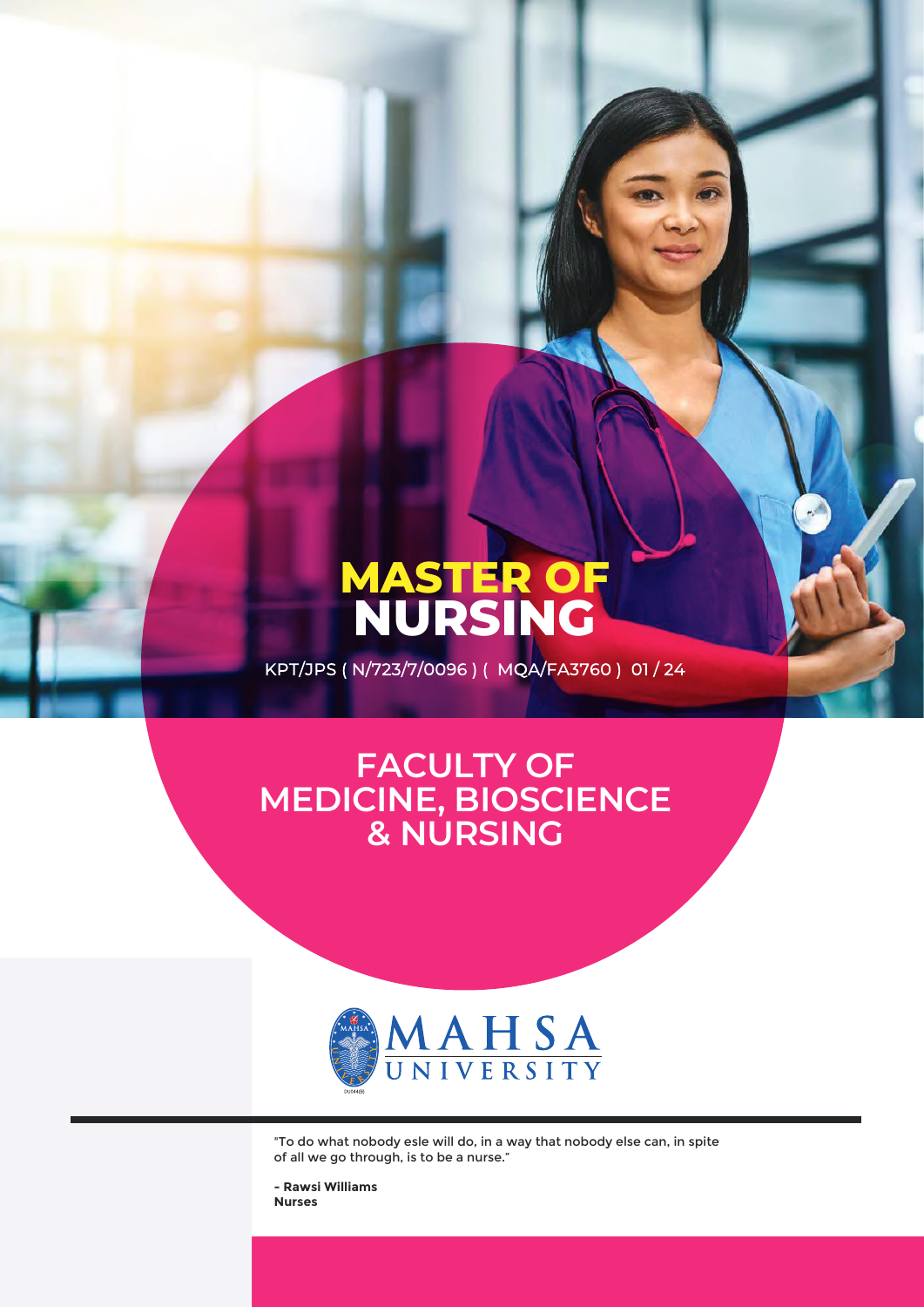

The Master of Nursing programme at MAHSA University is designed to provide opportunities for nursing candidates to develop advanced skills in professional nursing. This programme aims to prepare them to be capable nurse practitioners in their specialised fields, ones who are able to respond effectively and promptly in the current complex health care environment. The programme will examine essential aspects of the healthcare system and nursing practice within the local and global context through multiple teaching-learning approaches which will strengthen their professional, ethical, managerial and leadership qualities.

Graduates of this programme will be able to support and direct team members creatively and innovatively using inter-disciplinary approaches in delivering comprehensive evidence-based health care practices. The Master of Nursing also sets the platform for doctoral education in subjects related each individual candidate's interests in nursing. The degree of Master of Nursing is conferred upon candidates who have satisfactorily completed the study and have met other prescribed conditions.

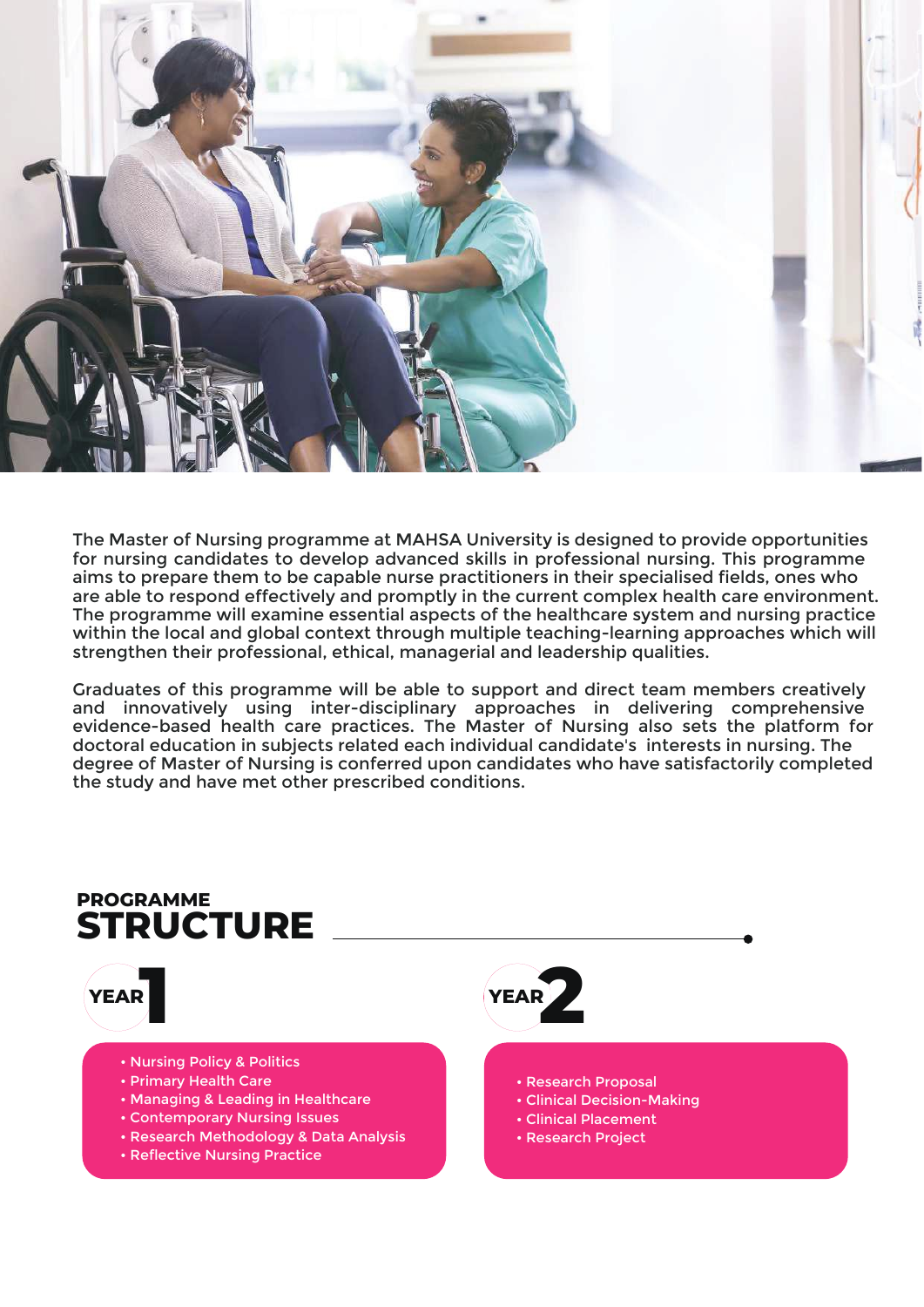





Renowned Scholar Support



Experienced and Highly **Oualified Teaching Faculty**  Award Winning Teaching and Learning Facilities

### **PROGRESSION PATHWAY**





## **ENTRY REQUIREMENTS**

**Academic<br>Qualifications** Bachelor's

Degree

#### **Requirements**

A Bachelor's degree in Nursing or related fields

Registered with Nursing Board Malaysiaits or equivalent

**Possess current Annual Practicing** Certificate (APC)

Minimum three (3) years' working experience

**Temporary Practice Certificate (TPC)** 



600 65 **OPPOR NITIES** 

**Nurse Educator Health Service Manager Nurse Manager** Self-employed and **Independent Nurse** providing **Nursing Services Nurse Researchers Nurse Practitioners** 

 $\bullet$   $\bullet$   $\bullet$ 

**English Proficiency** (for foreign students)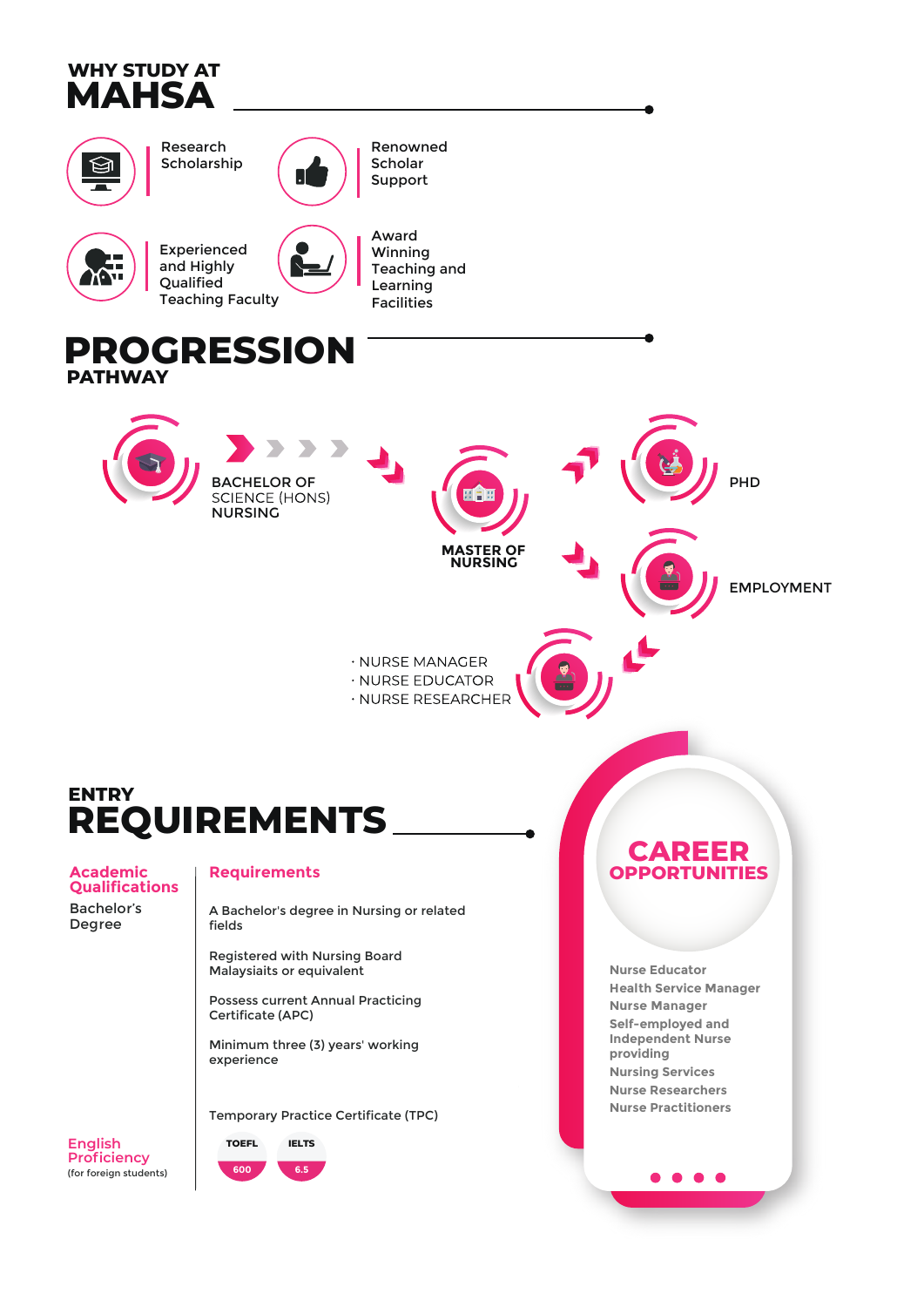## **MAHSA360**

At MAHSA University, we provide our students with the opportunity to develop quality skills and understanding that go beyond their field of study which will prepare them for their next leap upon graduation.

MAHSA 360 is our specially designed ecosystem that works to ensure every student is nurtured and supported throughout their student journey.



#### **MAHSA'S PASSPORT TO SUCCESS**



Professional Industry-Driven Education (P.R.I.D.E) is MAHSA University's specially designed education pathway that give students the best of both academic and professional certifications. Students have the opportunity to gain professional skills through various programmes from MAHSA's collaborations with internationally recognised professional bodies. P.R.I.D.E increases the employability rate of our fresh graduates and puts them on par with the rest in the professional world.

> **Professional Courses**

**Masterclass**

**Mobility Programme**

#### **MASTERCLASS**

Students of this programme are eligible to gain add-on certification in Masterclasses. There are more than fifty Masterclasses to choose from, and all are designed to further enhance the student's employability, in line with the Industrial Revolution 4.0.

#### **PROFESSIONAL COURSES**

Through MAHSA's collaboration with internationally recognised professional bodies, students will earn certifications that will enhance their professional skills and increase their employability rate.



This is a unique opportunity for students to study abroad for up to one year. This programme lets students experience different cultures and practices from around the world. Ask us about our university partners in over fifty different countries.